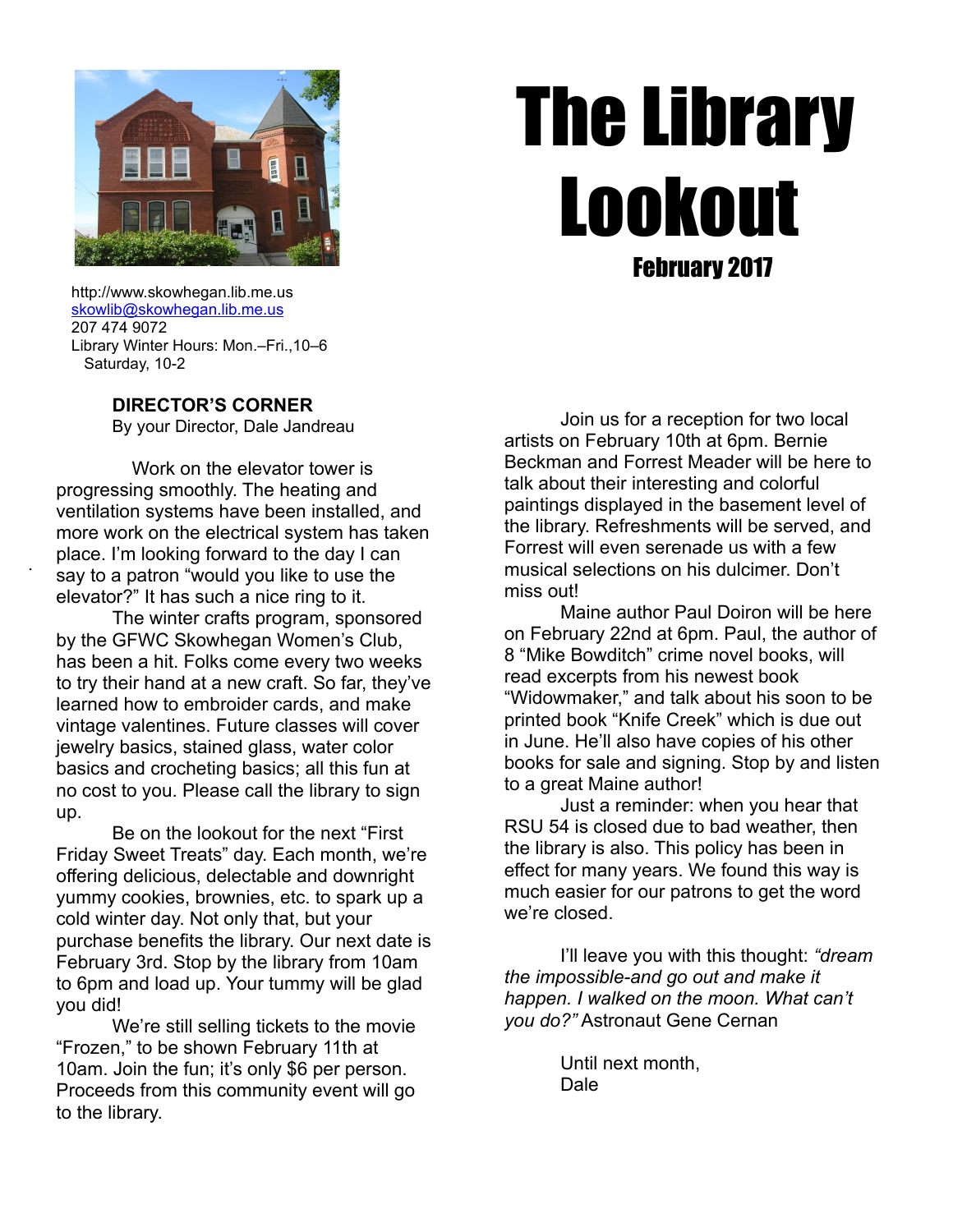# **CHILDREN'S ROOM**

By Angie Herrick, Children's Librarian

The Youth Media Awards were announced and the winning books were announced. I always get so excited to see which books are considered the best of the best! The Caldecott was RADIANT CHILD by Javaka Steptoe and the Newbery was awarded to the book THE GIRL WHO DRANK THE MOON by Kelly Barnhill. Both of these books along with numerous other award winners were ordered for our children's library and will be on the shelves shortly.

In January we had two daycares/preschools come for special field trips. We read stories, play games, do projects, and let the kids play in and explore the library. It is a great free, local and "indoor" field trip for the winter months. We love seeing the preschoolers come in and get excited about our library.

We have some exciting things going on in February. It is a short month, but it will be packed with fun activities at the library. During the week of February vacation, we will have something for the kids every day of the week (except Monday, because we will be closed for Presidents Day.) Tuesday, February 16th we will have an exciting Family Story Hour "Until the Cows Come Home." We will have stories, snacks, and a project for the families to enjoy. Wednesday will be our preschool Storytime. Thursday, we will have a knitting workshop for kids in grades 4 and up (yarn and needles will be available to borrow at the library, but if you have your own please bring them!) And Friday, we will have a Lego Building afternoon open for any kids age 4 and older.

.





*John and Lucas construct a bridge that needs to be strong enough to hold 4 pounds of water.* \*\*\*\*\*\*\*\*\*\*\*\*\*\*\*\*\*\*\*\*\*\*\*\*\*\*\*\*\*\*\*\*\*\*\*\*\*\*\*\*\*\*\*\*\*\*\*\*

## **BECOME A FRIEND OF YOUR LIBRARY**

The Friends of the Skowhegan Free Public Library, a not for profit group dedicated to supporting and improving the library for all members of the community, invite you to join us. Dues are \$10 for Individuals, \$8 for Seniors and Students, and \$15 for Families.

………………………………………………… Please complete this form and mail to: Skowhegan Free Public Library, 9 Elm Street, Skowhegan, Maine 04976

| Name           |          |  |
|----------------|----------|--|
| <b>Address</b> |          |  |
| $City_$        |          |  |
| State          | Zip Code |  |
| Tel.#          |          |  |
|                |          |  |

E-Mail Address

**Please check the activities you are willing to help with.**

- o Refreshments for library activities.
- o Making phone calls.
- o Helping with fundraising activities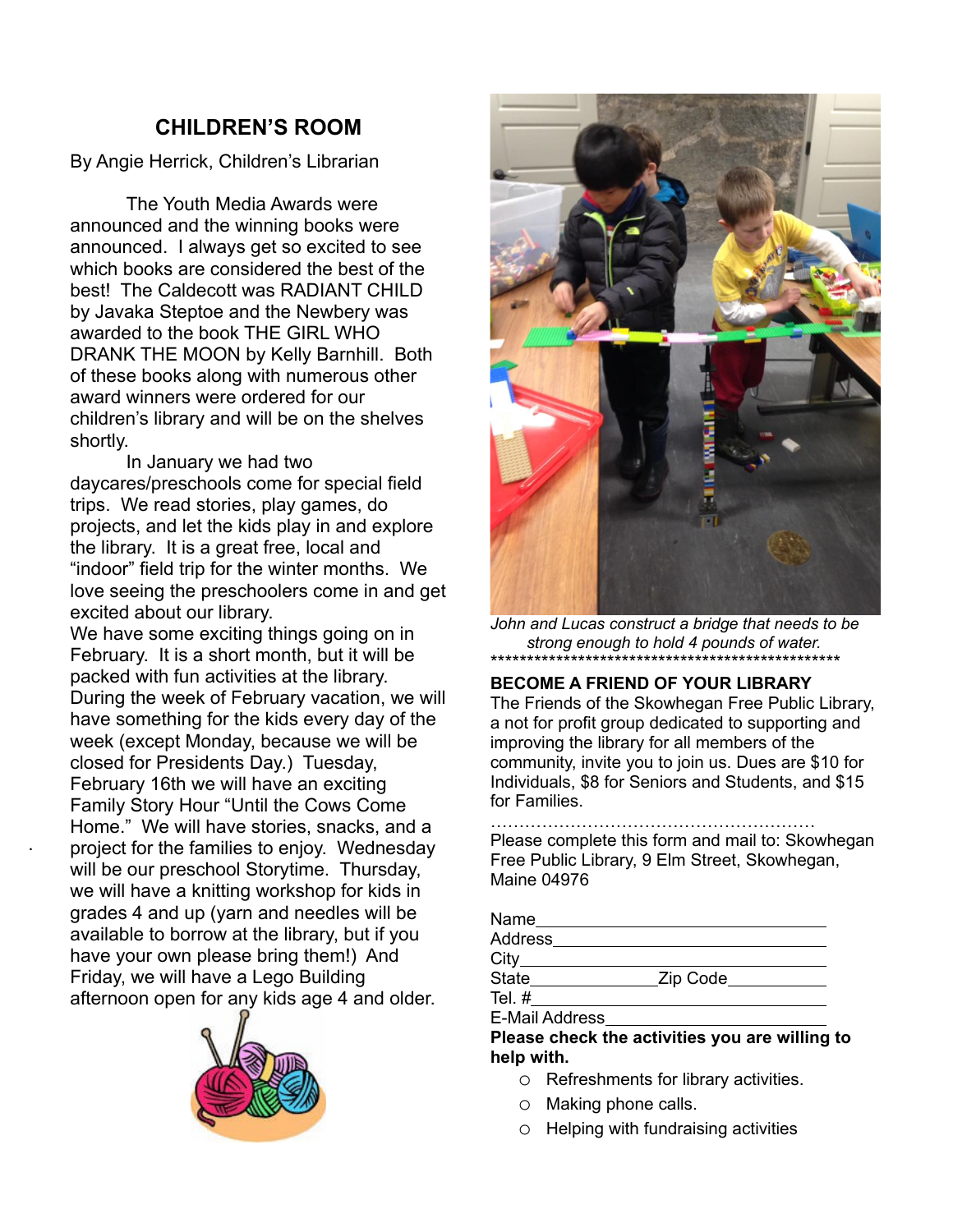# **"First Friday Sweet Treats"**

The January "First Friday" event was a great success. Thanks to all who created the wonderful treats!

This month the First Friday is on February 3 when once again you may find some delicious home-baked cookies or cupcakes to purchase for your friends and family. Take some home for the freezer and surprise your Valentine! Hours are from 10 AM until 6 PM (or while the supply lasts!)



# **GFWC Skowhegan Woman's Club Winter Craft Series**

Schedule for remaining crafts: Feb. 9: Jewelry Basics Feb. 23: Stained Glass Sailboats March 9: Water Color Basics March 23: Crochet Basics All events will be held from 10 AM to noon in the Library Conference Room. Come and join the fun!

## **SAVE THESE DATES!**

March 10: *Red, White and Blues* March 25: *Garden Fever Day (Details next month)*

# **WHAT ARE YOU READING?**

Let us know what book you've enjoyed in recent weeks – from the library or from your own collection. Perhaps you received one for Christmas, or borrowed from a friend. Just leave the title and author at the circ desk and we'll print the list in the March Library Lookout.

# **NEW BOOKS**

## **FICTION**

Barry, Sebastian/ *Days Without End* Bohjalian, Christopher S./ *The Sleepwalker* Evans, Paul/ *The Mistletoe Secre*t Feehan, Christine/ *The Power Game* Frankel, Laurie/ *This Is How It Always Is* Gardner, Lisa/ *Right Behind You* Guinn, Jeff/ *Silver City* Harper, Jane/ *The Dry* Harper, Karen/ *The Drowning Tides* Higgins, Kiristan/ *On Second Thought* Hosking, Jay/ *Three Years With the Rat* Lescroart, John T./ *Fatal* McVeigh, Jennifer/ *Leopard at the Door* Meacham, Leila/ *Crowning Design* Monroe, Mary Alice/ *A Lowcountry Christmas* Morin, Christopher W./ *The Rebel's Wrath* Patterson, James/ *Never Never* Peterson, Tracie/ *In the Shadow of Denali* Pinborough, Sarah/ *Behind Her Eyes* Rankin, Ian/ *Rather Be the Devil* Reardon, Scott/ *The Prometheus Man* Roby, Kimberla Lawson/ *Copycat* Steel, Danielle/ *The Mistress* Taylor, Brad/ *Ring of Fire* Woods, Stuart/ *Below the Belt*

## **NON-FICTION**

Kelly, Jason/ *Sweat Equity* Stone, Roger/ *The Making of the President 2016*



 *"Students" worked on Card Embroidery at the first Winter Craft Series event.*